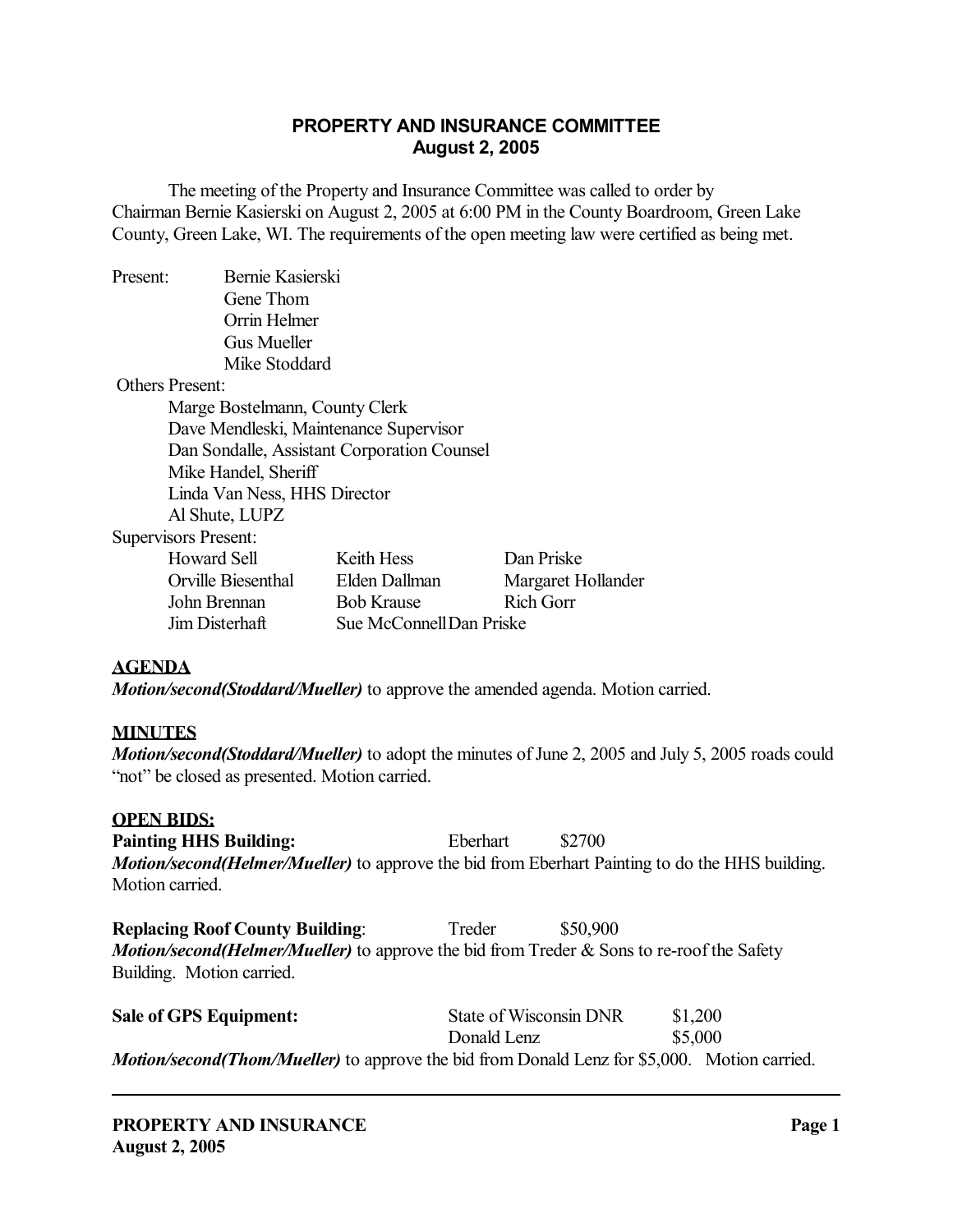#### **SECURITY SYSTEM HHS**

 Mendleski stated that this item is in the budget for 2005. Most of the equipment is portable and can be moved to another facility. Mendleski explained that this is the second phase of the Courthouse security. The cost is \$4500 for door security with cards and a camera. This will be put on the agenda for the next meeting. Mendleski will discuss the system with Van Ness.

#### **LONG RANGE PLAN FOR COUNTY FACILITY**

 Kasierski drafted 6 sample resolutions and presented a cover sheet explaining what actions would be required with the passing of each resolution.

 Priske stated that if we can have the auditor give some cost comparisons that would help in making the decision.

 Kasierski stated that the resolutions will go to the August meeting. Discussion was held on having the resolution to analyze the costs at the August meeting and then send the other 5 resolutions to the Board in September. Brennan questioned the cost analysis if the need for the jail is as great as it is. Mueller stated that if we purchase the Fabriko building we would have another factory building like we have now with the problems that we have now. And moving the dispatch to the  $3<sup>rd</sup>$  floor again is spending money for something that will again have to be addressed later. Krause thanked Mueller for his comments and believe that we need to start building. Stoddard agreed that it is time to move to a new site. Discussion was held on how a project could be financed. Bostelmann will contact Baird for a schedule at 5%, 5  $\frac{1}{4}$ % and 5  $\frac{1}{2}$ % on \$10,000,000 for 10, 15, and 20 years. Kasierski asked which resolutions should go to the County Board meeting.

*Motion/second(Helmer/Stoddard)* to send resolution #3 to the county Board. Motion carried.

#### **CORRESPONDENCE**

 A letter from Selsing was sent forwarding a letter from the Center of the Deaf and Hard of Hearing offering to examine accessibility of the facility. They will be contacting the County to do the audit.

 A letter was received from Melissa Bemus requesting permission to have a sound system at Margaret Dodge Memorial Park on August  $22<sup>nd</sup>$  and August  $23<sup>rd</sup>$  for Ripon College orientation. *Motion/second(Stoddard/Mueller)* to approve the request. Motion carried.

Bostelmann will notify Law Enforcement.

#### **DISPOSAL OF EXCESS EQUIPMENT – SHERIFF'S DEPARTMENT**

*Motion/second(Helmer/Thom)* that the items be disposed of, to the best of there ability with the revenue going into the Law Enforcement. Motion carried.

| <b>PURCHASE REQUESTS</b>                    |                          |                         |  |  |  |
|---------------------------------------------|--------------------------|-------------------------|--|--|--|
| <b>Judicial Law</b>                         |                          |                         |  |  |  |
| Closed Circuit TV/Recording System for Jail |                          |                         |  |  |  |
|                                             | <b>Accurate Controls</b> | $$22,800$ – recommended |  |  |  |
|                                             | SGTS, Inc.               | \$32,424                |  |  |  |
| <b>IT</b>                                   |                          |                         |  |  |  |
| 2 Computer Workstation                      | Micron                   | $$2498 - recommended$   |  |  |  |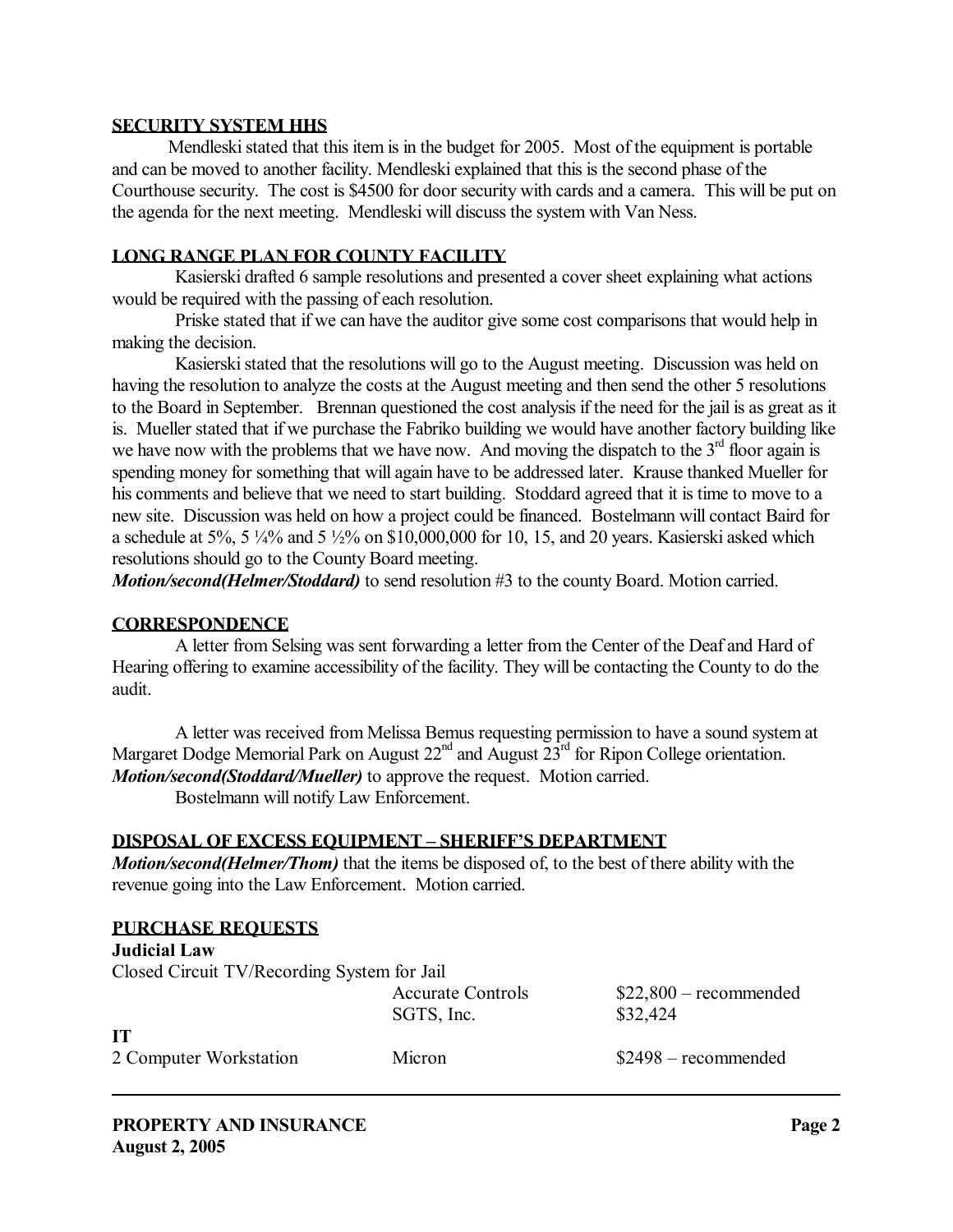Dell \$2632

*Motion/second(Stoddard/Mueller)*to approve the purchases as recommended by the governing

committees. Motion carried.

# **RESOLUTIONS/ORDINANCES**

**Move Dispatch Center of Sheriff's Office:** Discussion was held to hold this resolution to see what will happen with the proposal to build a new County complex on Highway A. *Motion/second(Helmer/Mueller)* to pull the resolution and not submit it to the County Board. Motion carried.

# **2006 BUDGETS**

 Maintenance Budget: Mendleski presented the budget with the capital increase improvements that were given to him. The main increase is blacktopping of the Highway Shop I. Repairs are needed in the floor of the Huber dorm because of the leaks from the shower room. The total cost could be as high as \$15,000. The Huber prisoners would have to be removed for as long as 2 weeks. Discussion was held on the Highway blacktop.

*Motion/second(Thom/Mueller)* to remove the blacktopping from the Maintenance budget. Motion carried.

*Motion/second(Thom/Mueller)* to accept the maintenance budget as amended to 0% increase. Motion carried.

Bostelmann will talk to Jeff Cohen regarding how to account for the Health insurance

*Motion/second(Thom/Stoddard)* to approve the budgets as adjusted. Motion carried.

*Motion/second(Thom/Helmer)* to approve wireless internet service for the nurses. Motion carried.

## **USE OF COUNTY PROPERTY**

 Tammy Duve requested permission to use the Swine Barn on September 17, 2005 for the 4-H Leaders Association Mum Sale.

*Motion/second(Thom/Stoddard)* to approve the use of the swine barn on September 17<sup>th</sup> by the 4-H leaders. Motion carried.

# **VOUCHERS**

 Vouchers were presented for \$6,519.62 for purchasing and \$40,674.53 for maintenance. *Motion/second(Stoddard/Mueller)* to approve the vouchers as presented. Motion carried.

# **MAINTENANCE REPORT**

**Air-Conditioners:** All air-conditioners are finely up and running.

**IT Air-conditioning:** Brewer Heating put a damper in the duct system of the County Board Room air-conditioner for emergency back-up purposes if the IT system fails.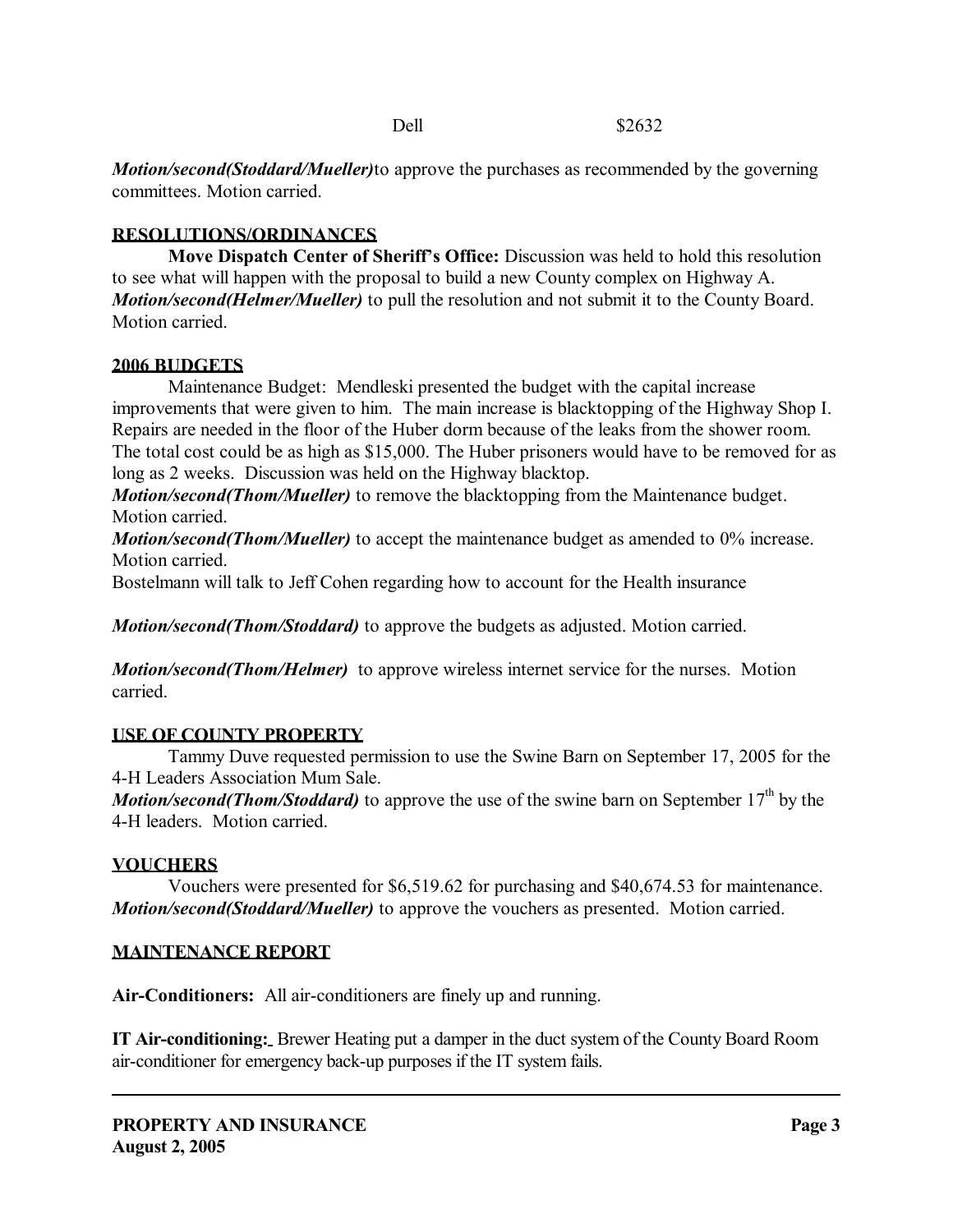**HHS Security System:** Mendleski will talk with Linda Van Ness on the security system.

**Boat Slip Collection:** The boat slip collection as of July 25 was \$3,562.87.

**Courthouse Boiler Problems**: Mendleski stated that the repair of the boiler would be \$15,000 to repair and \$25,000 to replace the boiler. The committee would recommend that the boiler be replaced.

# **CLERKS REPORT**

**Phone System:** I was asked to get an itemized cost of what was being proposed by both vendors last month. In talking with them I found that one was proposing a straight voice over IP system and one was proposing a digital phone system that would use the County's wireless network from one building to another. I then decided that we should develop a RFP and have the vendors bid on our specifications. That way we can be sure everything is consistent in the bids. Both venders said they would be willing to send a sample RFP. I have received Convergent Solutions, but not the one from CenturyTel. Bill Hutchison has also sent me sample RFP from other counties and cities.

**Mail Machine:** We have been saving in carryover for a new mail machine. The post office is requiring the change in 2006. The cost is about \$7000 and we have that much saved at this time. I would like to bring quotes next month. My original plan was to replace the copy machine outside the purchasing office in 2005, but I think we can wait until 2006.

**Markesan/County Agreement for Internet Service:** If you recall we approved an agreement with the City of Markesan regarding the Internet service. As the project progressed the cost for Charter was in excess of a few \$1000 for the hook-up. With the help of Bill Hutchison they were able to set up service from Century Tel. Unfortunately, the monthly cost was higher. I have enclosed an amended addendum which is an increase of \$25.00/month. (Total monthly cost to the County is \$60.00.) This will still be a savings of over \$300/month for the County from using the T1 line. *Motion/second(Stoddard/Mueller)* to enter into the new agreement with Markesan. Motion carried.

**Copy Machine policy:** There has been much discussion about copy machines lately. I will have documentation on all the copy machines we have, how many copies are made, and what is the maintenance costs of each machine. I will be asking you to discuss if a more formal policy should be established.

**Relocate HR Consultant:** I talked with Brenda Keller about the proposal made by Al Shute to move the GIS Specialist up to the old Surveyor's office and move the surveyors records to the current HR office and move the HR office down stairs to the GIS office. Because Keller did not want to move, Shute proposed moving the surveyor records downstairs to the GIS office. It seem to me very inefficient to make the Planning and Zoning office move the survey records downstairs when they are used by several offices and the public daily and the HR consultant is only here one day a week. I really think this should be reconsidered. If Keller moved downstairs, I believe the room could also be used as